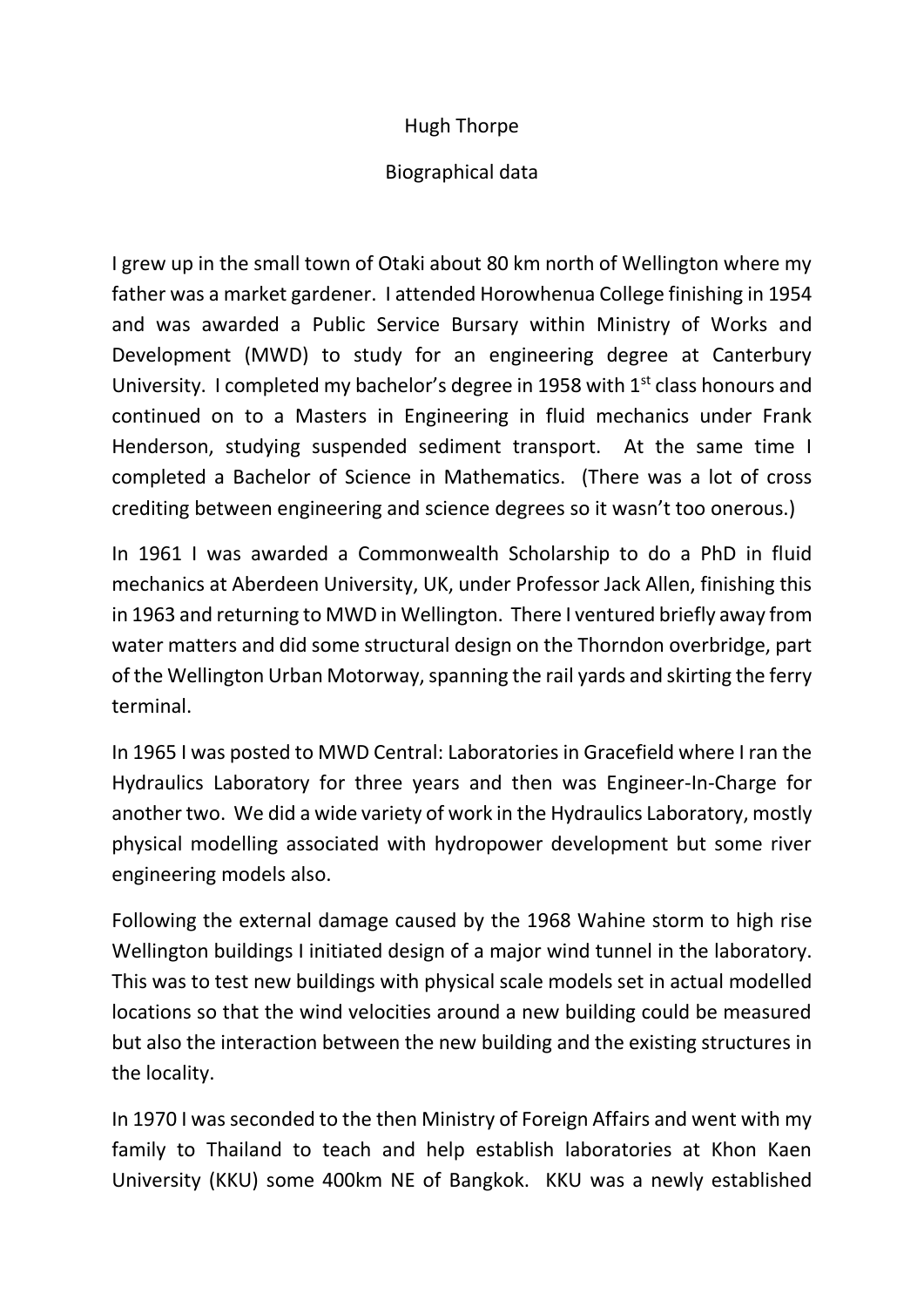university in a much undeveloped part of Thailand. It had only been on site for two years when we arrived and consisted of just Agriculture and Engineering faculties at that time with Education begun while we were there. About 2,000 students. (Now about 30,000!)

This lasted for two and a half years and was a wonderful experience for my whole family.

On return to NZ in 1973 I was placed in Water and Soil Division of MWD doing technical administration and liaising with catchment boards throughout the country as necessary.

In 1976, by chance, I had opportunity to become involved in a major groundwater study on the Heretaunga Plains ad this led to my abiding interest in this field of science.

With the appointment of a new Research Director within Water and Soil Division there was a huge restructuring of the relevant science and the establishment of science centres, primarily in Hamilton, Palmerston North and Christchurch. Groundwater was allocated to Christchurch and I was appointed team leader, moving south in 1978.

Over the next 14 years we gathered together a very competent multidisciplinary team, covering modelling, general groundwater investigation, groundwater chemistry, microbiology and geophysics. We also initiated groundwater training courses, mostly for catchment board staff but also for other interested parties. This was to begin to remedy the great lack of groundwater expertise in NZ at that time. These coursesran for many years and still continue although mostly organised by the Australian Groundwater Centre based in Adelaide.

Restructuring of MWD beginning in 1988 led to the split of groundwater from surface water hydrology, a big mistake. Groundwater was put into what is now GNS. This culminated in 1992 with the closure of the GNS office in Christchurch and the dispersal of groundwater group members in various directions.

I was fortunate to be given a "grace and favour" office in the Civil Engineering Department at University of Canterbury and from there continued to teach, research and consult on groundwater issues for the next twenty odd years.